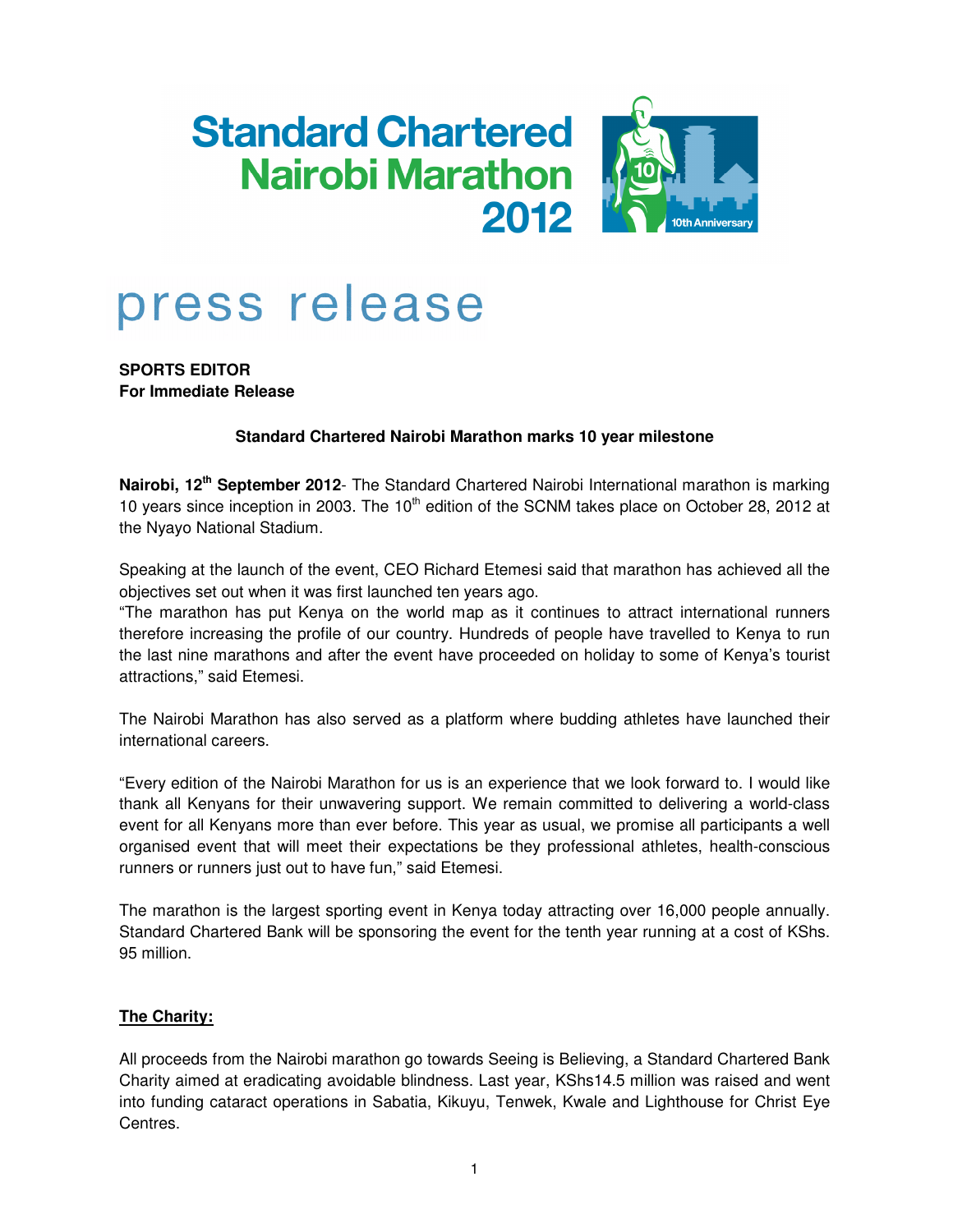## **Milestones:**

Since it inception in 2003, the marathon has grown to be the largest sporting event in Kenya attracting the highest number of elite athletes out of all the athletics events in the country.

Over the last ten years, budding athletes have launched their careers in the Nairobi Marathon, offering an excellent opportunity for these runners to not only run one race of their own but to experience an international meet on their home soil.

The Nairobi marathon has indeed been a talent development opportunity with world beaters like Luke Kibet, the World Championships marathon hero, having discovered their prowess in the Nairobi marathon.

In the women's race, Irene Jerotich became the first second-time winner in the history of Nairobi Marathon with a course record of 2:28:47. Jerotich erased the previous route best by four minutes and 56 seconds set by Emma Muthoni in 2008.

The Marathon also profiles Kenya in a number of ways. The marathon is broadcast around Africa on DSTV SuperSports. CNN featured the winners of past marathons extensively in its Africa Report, just to mention a few examples.

#### **-Ends-**

For further information, please contact:

**Emily Kaiga Head of Brand and Corporate Communications Mobile: 0772 066592 Emily.Kaiga@sc.com**

### **Notes to Editors:**

#### **Seeing is Believing**

Seeing is Believing is a global initiative to help tackle avoidable blindness, and is collaboration between Standard Chartered and the International Agency for Prevention of Blindness (IAPB). IAPB is the leading umbrella organisation for non-governmental organisations working in the field of eye-care. Together with the World Health Organisation, it launched the 'Vision 2020 – The Right to Sight', a global campaign to eliminate avoidable blindness by 2020. To date, Seeing is Believing has raised over USD45 million for blindness initiatives and plans to raise a further USD55 million by 2020. Seeing is Believing is the single largest contributor to the development of Vision 2020 programmes through IAPB. As part of the Seeing is Believing programme, Standard Chartered pledges to match all donations until the target of USD100 million is reached. www.seeingisbelieving.org

#### **Standard Chartered Bank in Kenya**

Standard Chartered Bank Kenya Limited was established in 1911 with the first branch opened in Mombasa Treasury Square.

Today, 101 years later, Standard Chartered Bank is one of the leading Banks in Kenya, with an excellent franchise. It has a total of 34 branches spread across the country, 84 automated teller machines (ATMs) and 1,700 employees.

Standard Chartered Bank Kenya Limited has local shareholders of about 26%, comprising about 34,000 Kenyans. It has remained a public quoted company on the Nairobi Securities Exchange since 1989.